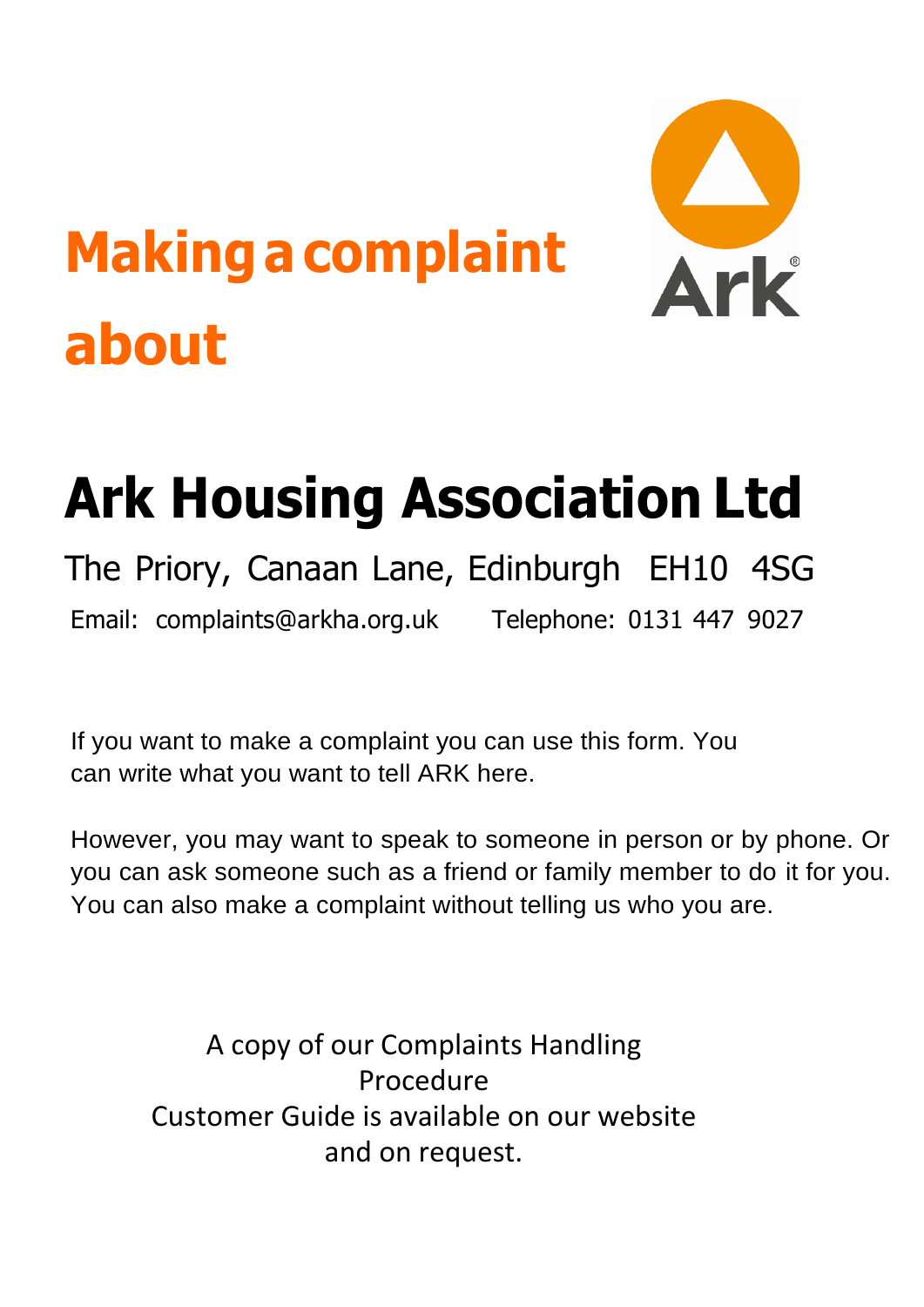| Provide us with as much information about your $\bigcirc$<br>complaint as you can, by using this page and the<br>next one. |
|----------------------------------------------------------------------------------------------------------------------------|
| Please write clearly.                                                                                                      |
|                                                                                                                            |
|                                                                                                                            |
|                                                                                                                            |
|                                                                                                                            |
|                                                                                                                            |
| $\alpha$<br>Details of your Complaint:                                                                                     |
|                                                                                                                            |
|                                                                                                                            |
|                                                                                                                            |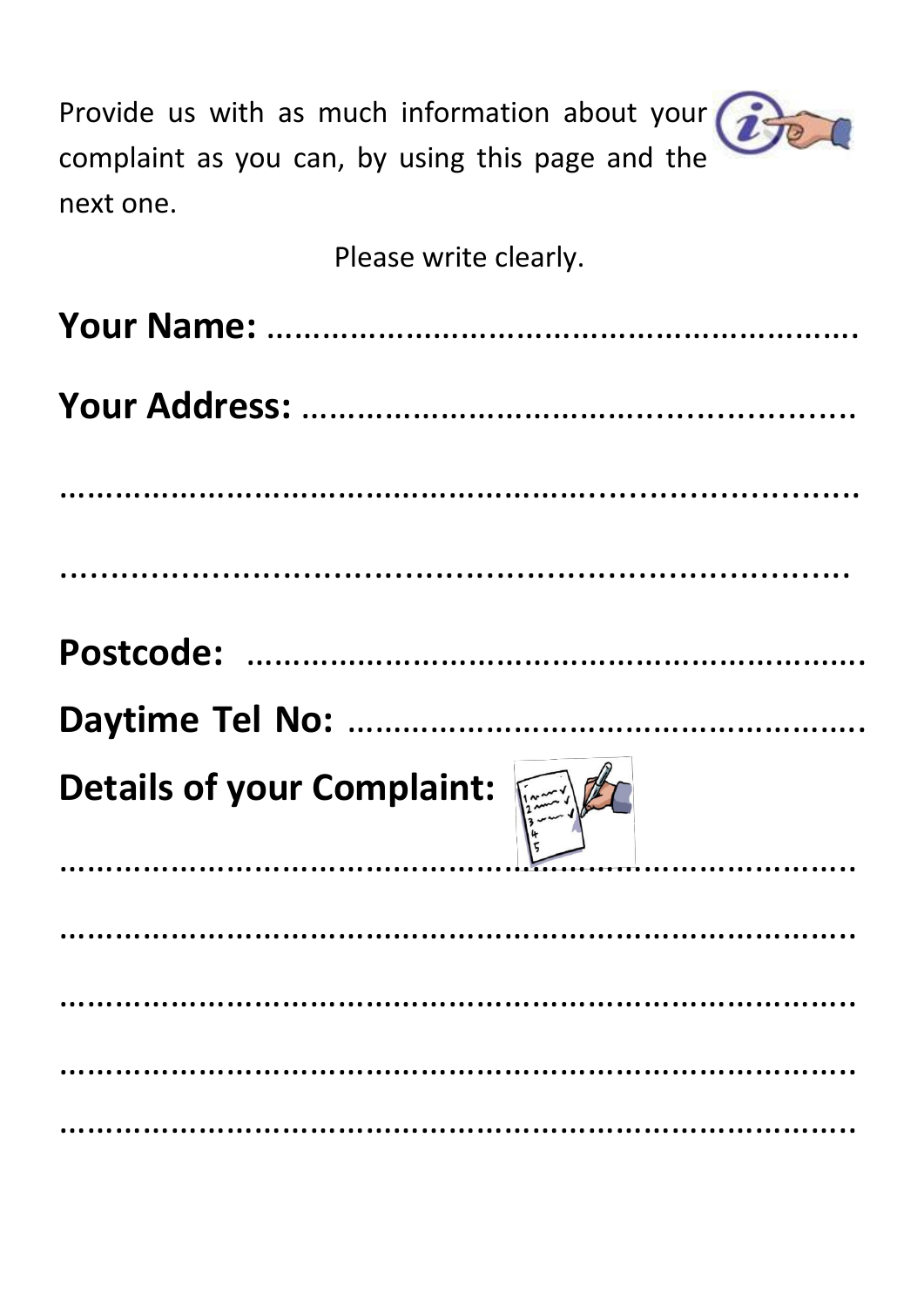………………………………………………………………………………… ……………………………………………………………………………………… …………………………………………………………………………………… …………………………………………………………………………………… …………………………………………………………………………. …………………………………………………………………………………………

### **What would you like us to do to resolve this issue?**

**Date:** ……………………………………..

If you don't have enough space on this form for everything you want to tell us, please continue on a separate sheet of paper.